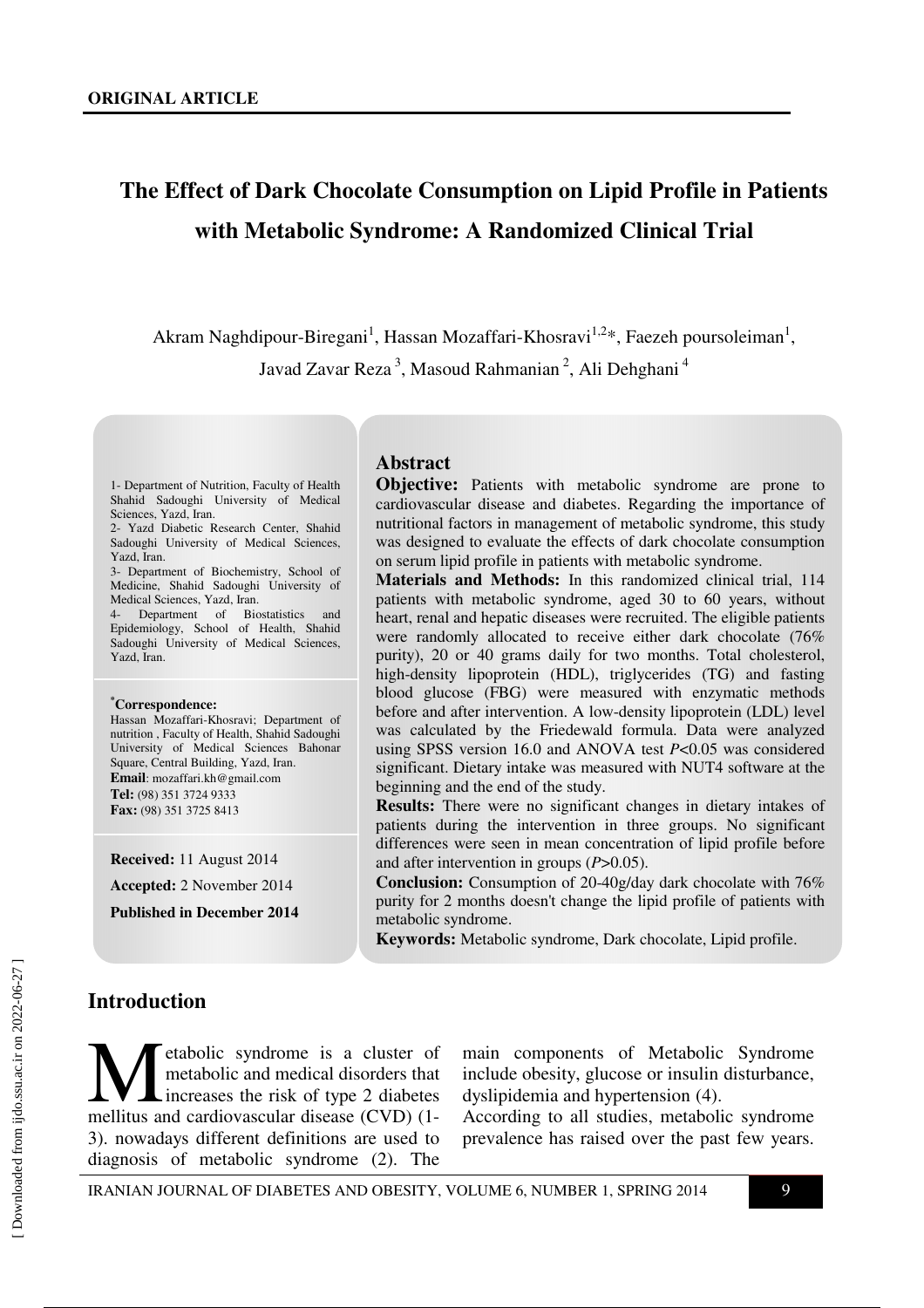Thus it can be considered as tsunami of chronic disease (4-6).

Recently, many studies have been conducted on the relationship between diet and metabolic syndrome. They believed high intake of fruits and vegetables rich in flavonoids could clarify the profitable effects of these foods on metabolic syndrome (7).

Human and animal studies showed that flavonoid-rich foods or drinks decrease triglyceride (TG), Total cholesterol (TC), Low-density lipoprotein cholesterol (LDL) and increase high-density lipoprotein cholesterol (HDL) (7,8).

Cocoa products contain more flavonoids in each serving compared with other foods (9). However, some studies showed positive effects of cocoa on blood lipid levels (reduced LDL and TG and increased HDL), some others have shown no effectiveness (10-12). Other elements of cocoa also could be responsible for these beneficial effects; so more researches are needed to achieve a unique result. Besides, a number of studies on association between dark chocolate consumption and cardio metabolic disorders have been conducted in developed countries (13), but further studies in different populations and geographic locations are needed. This study was designed to evaluate the effects of dark chocolate consumption on lipid profile in patients with metabolic syndrome.

## **Materials and Methods**

*Participants and study design:* This randomized clinical trial was conducted in Yazd Diabetic Research Center of Shahid Sadoughi University of Medical Sciences, Yazd, Iran in 2013 to 2014. Inclusion criteria included 1) having metabolic syndrome with definition of NCEP, national cholesterol education program (*Adult treatment* panel III or ATP III), 2) aged 30 to 60 years, 3) No pregnancy or lactation, 4) No smoking or using any tobacco production, 5) using 80% of given oil. Exclusion criteria were 1) any Change in physical activity, diet or medications, 2) taking antioxidant supplements 3) history of cardiovascular, hepatic and renal disease. One hundred and fourteen patients with metabolic syndrome who met inclusion and exclusion criteria were recruited. Participants were randomly assigned to three groups using random numbers generated by computer. Eligible patients were randomly allocated to receive either dark chocolate (76% purity, Aidin Company, Tabriz, Iran) 20 and 40 grams daily for two months in a parallel design and no chocolate intake group.

They were asked to keep their usual diet, medication and physical activity throughout the study. The consumption of dark chocolate was monitored every 15-day via phone call.

*Ethical considerations:* This study was approved by the Ethical Committee of Shahid Sadoughi University of Medical Sciences, Yazd, Iran. Also, the study was registered at Iranian website of clinical trials with code IRCT2013022812122N2 (www.irct.ir). Also, informed written consent was obtained from all participants.

*Measurements:* A dietitian met with each participant at first of the study to explain purpose and method of the study. Twenty four hour dietary recall was recorded in the beginning and the end of study. Blood samples was obtained after 12-hour of fasting period. TC, HDL-C, and TG levels determined by enzymatic methods (PARS AZMOON, Tehran, Iran) and LDL cholesterol levels was calculated by the Friedewald formula (LDL=TC-HDL-TG/5.0 (mg/dl)).

Measurement of height was done using a tape measure in standing position without wearing shoes while shoulders were relaxed. Weight was measured to the nearest 100 g using a digital scale in light clothing (Seca, Hamburg, Germany). BMI was calculated as weight in kilograms divided by height in meters squared. Waist circumference was measured at the smallest circumference, and hip circumference was measured at the maximum level using an un-stretched tape measure. To avoid subjective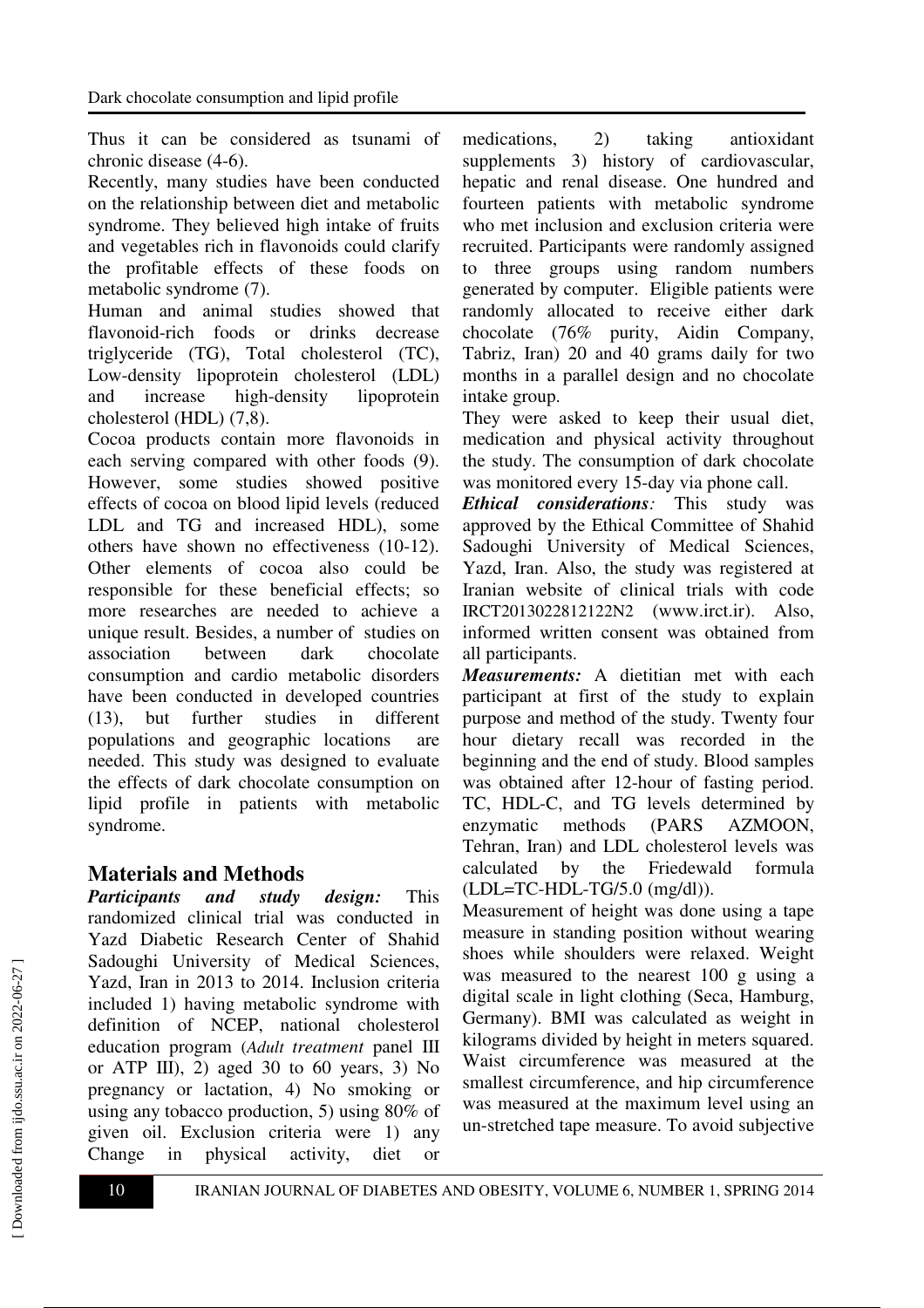error, all measurements were made by the same person.

The amount of macronutrients such as vitamins, fiber, electrolytes, and polyphenols of dark chocolate are shown in Table 1. Polyphenols content of dark chocolates was estimated by spectrophotometry procedure in biochemistry laboratory of Shahid Sadoughi University of Medical Sciences.

#### **Statistical analysis**

Data were analyzed using SPSS version 16.0. To ensure the normal distribution of data, Kolmogrov–Smirnov test was performed. Data were presented as means ± SD.

Comparison of variable was analyzed by paired t- test and ANOVA test. For multiple comparisons, Post hoc comparisons were performed by LSD's honestly significant difference test.

## **Results**

Nightly three of 114 participants completed the study and 21 were excluded. Mean  $(\pm SD)$ age, weight, BMI, and waist circumference of participants were 51.38±6.95 years, 77.34±12.86 kg, 28.65±4.4 kg/m2, and 103.69±15.21cm, respectively. Baseline characteristics of the participants based on three groups are shown in Table 2.

Significant difference was only observed in baseline weight and BMI, but No significant differences were seen in other baseline variables.

Dietary intakes of energy and macronutrients were estimated at the beginning and end of the study; no significant changes were observed during the intervention.

There was no significant difference in changes of anthropometric between groups (Table 3).

| Table<br>1.       | The amount<br>of<br>Energy,             |  |  |  |  |  |
|-------------------|-----------------------------------------|--|--|--|--|--|
|                   | Macronutrients and Minerals of dark     |  |  |  |  |  |
|                   | chocolate (Aidin Company, Tabriz, Iran) |  |  |  |  |  |
| <b>Items</b>      | Amount in 100g                          |  |  |  |  |  |
| Protein           | 8.5 g                                   |  |  |  |  |  |
| Carbohydrate      | 46.7 g                                  |  |  |  |  |  |
| Fat               | 31.8 <sub>g</sub>                       |  |  |  |  |  |
| Fiber             | $1.06$ g                                |  |  |  |  |  |
| Vitamin B1        | $0.007$ mg                              |  |  |  |  |  |
| Vitamin A         | $1.2 \text{ mg}$                        |  |  |  |  |  |
| Vitamin E         | $5.6 \text{ mg}$                        |  |  |  |  |  |
| Sodium            | $44.8 \text{ mg}$                       |  |  |  |  |  |
| Calcium (mg)      | $345.9 \text{ mg}$                      |  |  |  |  |  |
| <b>Phosphorus</b> | $0.05$ mg                               |  |  |  |  |  |
| Iron              | $9.04$ mg                               |  |  |  |  |  |
| Polyphenols       | $12.3 \text{ mg}$                       |  |  |  |  |  |

Mean concentration of total cholesterol, TG, LDL and HDL and the ratio of LDL to HDL are shown in Table 4. According to these findings, There were no significant differences in these measurements before and after the intervention in groups  $(P > 0.05)$ . Furthermore no significant differences were seen in mean changes of TG, total cholesterol, LDL and HDL concentrations and the ratio of LDL to HDL between groups  $(P > 0.05)$ .

### **Discussion**

Present study demonstrated that 2 months consumption of 20 and 40 g dark chocolate didn't have significant effect on lipid and lipoprotein profiles. Kris-Etherton et al. recently conducted a study on young men who had consumed 10 oz chocolate with their daily food. They received 37% of energy from fat. Eighty percent of this amount was provided by chocolate fat. Although chocolate diet contains amounts of saturated fatty acids, but no cholesterol change was reported compared with their usual diet (14). Another study showed that daily intake of 1.6 oz milk chocolate instead of carbohydrate rich snacks had no negative effect on LDL levels (15).

|  | Table 2. Baseline characteristics of patients in three groups |  |  |  |
|--|---------------------------------------------------------------|--|--|--|
|  |                                                               |  |  |  |

| Tuoit 2: Duothne enurutteriotto of putrento in three groups |                    |                    |                    |            |  |  |  |
|-------------------------------------------------------------|--------------------|--------------------|--------------------|------------|--|--|--|
| <b>Variables</b>                                            | <b>Control</b>     | 20g dark chocolate | 40g dark chocolate | P-value    |  |  |  |
| Age (year)                                                  | $52.78 \pm 6.8^*$  | $49.62\pm 6.8$     | $51.77 \pm 7.04$   | $N.S^{**}$ |  |  |  |
| Weight (kg)                                                 | $75.32 \pm 12.75$  | $74.68 \pm 13.11$  | $82.13 \pm 11.72$  | 0.04       |  |  |  |
| High (cm)                                                   | $164.49\pm8.03$    | $164.87 \pm 11.53$ | $164+9.29$         | 0.93       |  |  |  |
| $BMI$ (kg/m2)                                               | $28.01\pm4.76$     | $27.48 \pm 4.14$   | $30.53 \pm 3.76$   | 0.01       |  |  |  |
| Waist circumferences (cm)                                   | $102.18 \pm 22.95$ | $100.81 \pm 9.80$  | $108.44 \pm 7.51$  | 0.11       |  |  |  |
| Hip circumferences (cm)                                     | $110.95 \pm 18.71$ | $105.87+9.56$      | $111.72 \pm 10.49$ | 0.18       |  |  |  |
| * Mean ±Standard Deviation, **: Not Significant             |                    |                    |                    |            |  |  |  |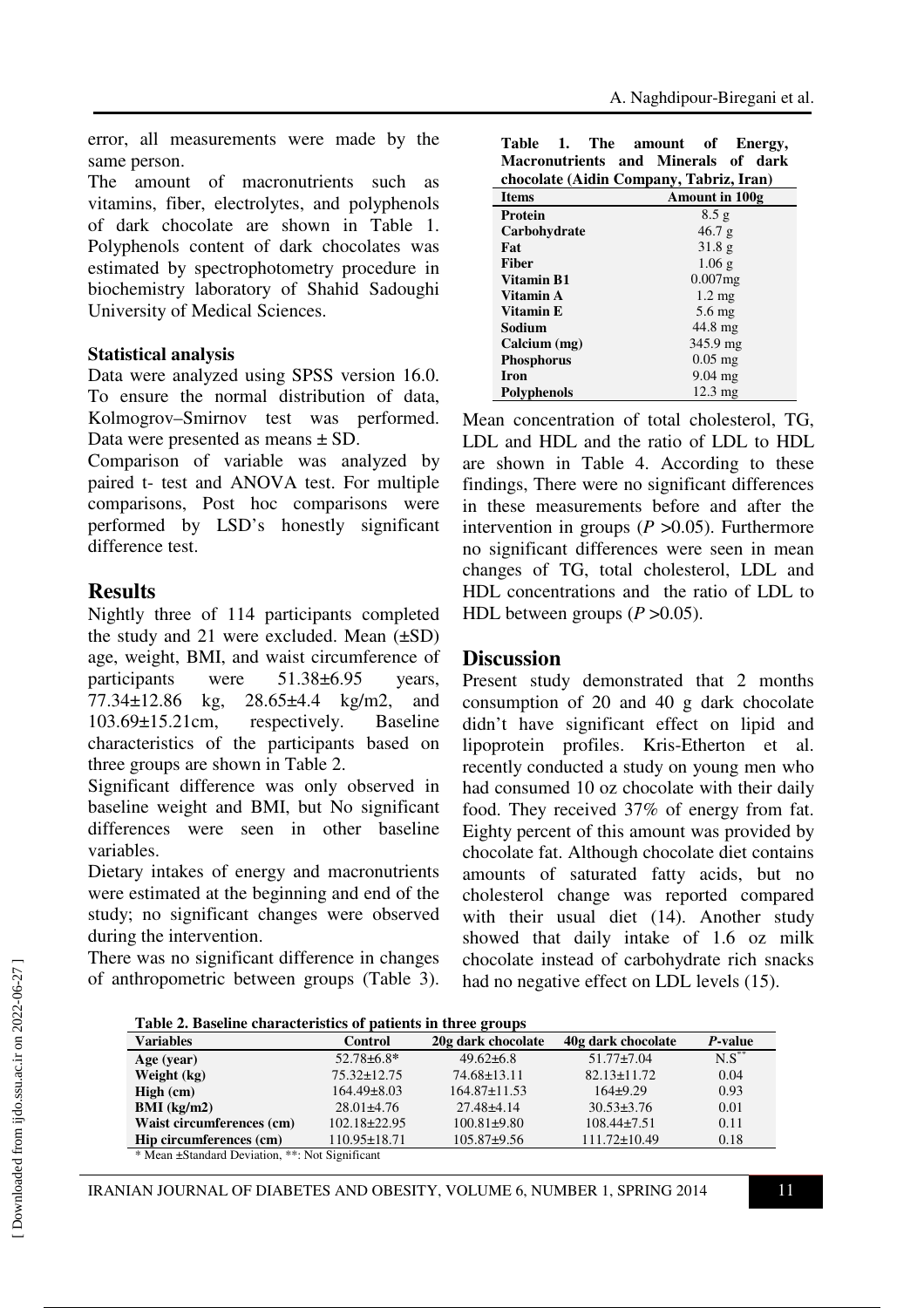| Table 5. Changes of antih opometric incasures between groups through the micr vention |                   |                    |                    |                 |  |  |
|---------------------------------------------------------------------------------------|-------------------|--------------------|--------------------|-----------------|--|--|
| <b>Changes</b>                                                                        | Control           | 20g dark chocolate | 40g dark chocolate | <i>P</i> -value |  |  |
| Weight (year)                                                                         | $0.4821 \pm 2.07$ | $0.22 \pm 3.57$    | $0.4\pm 2.25$      | 0.93            |  |  |
| $BMI$ (kg/m2)                                                                         | $0.14\pm0.78$     | $0.1 \pm 1.19$     | $0.13 \pm 0.84$    | 0.99            |  |  |
| Waist circumference (cm)                                                              | $2.5 \pm 20.8$    | $2.7 + 3.96$       | $1.03 + 4.44$      | 0.22            |  |  |
| Hip circumference (cm)                                                                | $-1.76 \pm 13.53$ | $1.96 \pm 5.04$    | $1.39 \pm 5.96$    | 0.85            |  |  |

**Table 3. Changes of anthropometric measures between groups through the intervention** 

| Table 4. Biochemical parameters Changes in three study groups |  |  |  |
|---------------------------------------------------------------|--|--|--|
|                                                               |  |  |  |

| <b>Variables</b> |               | 40g dark chocolate | 20g dark chocolate  | <b>Control</b>     | $P$ -value** |
|------------------|---------------|--------------------|---------------------|--------------------|--------------|
|                  | <b>Before</b> | 190.45±37.03*      | 191.19±44.46        | 182.57±41.58       | 0.68         |
|                  | After         | 187.31±43.25       | $183.52 \pm 39.02$  | $182+35.55$        | 0.87         |
| $TC$ (mg/dL)     | Change        | $-1.69 \pm 29.52$  | $-6.96 \pm 28.55$   | $-6±44.79$         | 0.84         |
|                  | $P$ -value*** | 0.72               | 0.18                | 0.72               |              |
|                  | <b>Before</b> | $235.69 \pm 113.5$ | $213.37 \pm 128.34$ | 194.64±88.77       | 0.36         |
| $TG$ (mg/dL)     | After         | 230.9±127.44       | 206.16±133.07       | $165.59\pm 65.22$  | 0.08         |
|                  | Change        | $-1.57 \pm 77.88$  | $-6.35\pm93.09$     | $-34.96 \pm 93.99$ | 0.3          |
|                  | $P$ -value    | 0.91               | 0.71                | 0.053              |              |
|                  | <b>Before</b> | $111.48 \pm 36.8$  | $112.6 \pm 0.68$    | $102.45 \pm 25.25$ | 0.47         |
| $LDL$ (mg/dL)    | After         | $104.2 \pm 35.88$  | $101.38 \pm 36.8$   | $107.45 \pm 26.53$ | 0.77         |
|                  | Change        | $-4.2 \pm 28.75$   | $-8.07 \pm 26.67$   | $2.24 \pm 27.86$   | 0.37         |
|                  | $P$ -value    | 0.66               | 0.12                | 0.6                |              |
|                  | <b>Before</b> | 49.39±11.02        | $49.16 \pm 10.3$    | $49.69 \pm 13.63$  | 0.98         |
| $HDL$ (mg/dL)    | After         | $49.21 \pm 12.62$  | $49 \pm 12.63$      | $49.24 \pm 11.1$   | 0.99         |
|                  | Change        | $-0.86 \pm 8.41$   | $-0.03 \pm 7.61$    | $-1.21 \pm 11.31$  | 0.87         |
|                  | $P$ -value    | 0.57               | 0.98                | 0.59               |              |
|                  | <b>Before</b> | $2.27 \pm 0.83$    | $2.27 \pm 0.85$     | $2.16\pm0.65$      | 0.81         |
| <b>LDL/HDL</b>   | After         | $2.16 \pm 0.73$    | $2.88\pm4.11$       | $2.33 \pm 0.72$    | 0.5          |
| (mg/dL)          | Change        | $0.14 \pm 0.47$    | $0.66\pm4.6$        | $-0.02 \pm 0.62$   | 0.55         |
|                  | $P$ -value    | 0.87               | 0.39                | 0.16               |              |

\*:Mean ± SD \*\*: One way ANOVA \*\*\*: Paired t-test

Gradually Muniyappa et al.(16), Balzer et al. (17) and Mathur et al. (8) conduct studies on healthy people, hypertensive and diabetic patients. Dark chocolate consumption did not cause significant changes on lipid profile. The results of these studies are consistent with our study. Grassi et al. in two different studies on patients with primary hypertension (10) and impaired glucose tolerance (8) showed more reduction in LDL and total cholesterol in the group received dark chocolate than those received white chocolate. Fraga et al. also obtained the same results in a study with healthy subjects. Wan et al. (12), Vinson et al. (8) and Baba et al. (18) observed increased HDL levels after consumption of dark chocolate and cocoa in their studies which is not in line with our results. Since polyphenolic content of dark chocolate used in our study was low compared to other studies, we can charge no significant change in total cholesterol to its fatty acids content. So differences in results may also because of the amount of consumed chocolate and its flavonoid content (13). Although most of these studies have been conducted in developed countries, but our study is the first study on the effect of dark chocolate consumption on lipid profile in patient with metabolic syndrome in the Middle East. So this difference in results may also be because of different populations and different geographic locations and so further investigations must be done in future. According to results of the present study, consumption of 20-40g/day dark chocolate with 76% purity cannot improve the lipid profile levels of patients with metabolic syndrome.

### **Acknowledgments**

The authors thank all the staff of Yazd Central Laboratory and Diabetes Research Center of Shahid Sadoughi University of Medical Sciences.